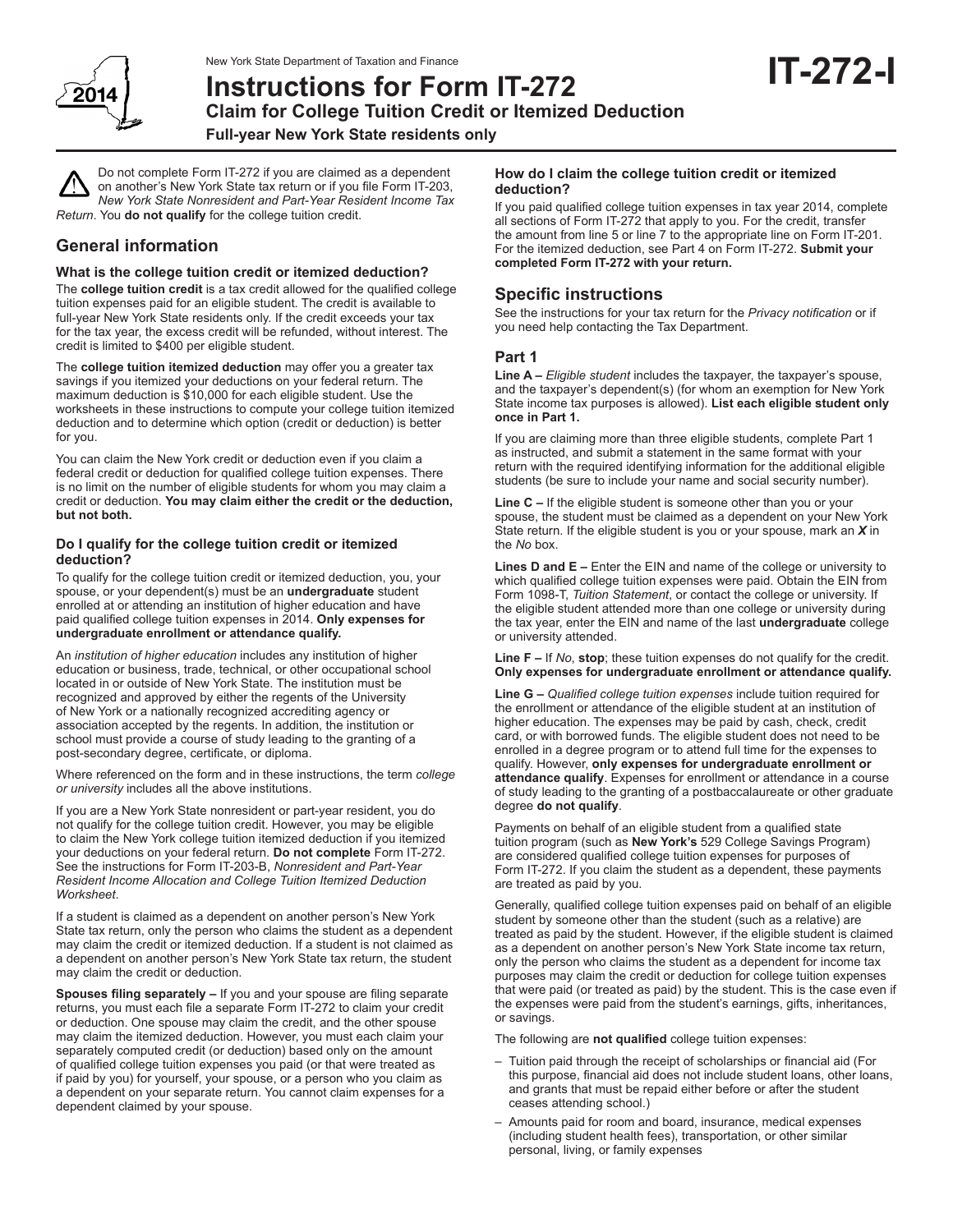## **Page 2** of 3 **Form IT-272-I** (2014)

– Fees for course-related books, supplies, equipment, and nonacademic activities, even if the fees are required to be paid as a condition of enrollment or attendance

If you paid qualified tuition expenses in 2014 for an academic period that begins in 2015 or after, those expenses are considered eligible expenses for the 2014 college tuition credit or deduction.

Expenses reimbursed to you from your employer are not eligible for the college tuition credit or itemized deduction. When figuring your credit or itemized deduction, you must reduce the total of your qualified college tuition expenses by any scholarships or financial aid received or by any refunds of qualified expenses. If you have not received a refund, scholarship, or other form of financial aid before you file your tax return, reduce your qualified expenses by the amount that will be received if you can determine this amount. If the refund, scholarship, or financial aid is received after you have filed your return, you must file Form IT-201-X, *Amended Resident Income Tax Return,* and Form IT-272 (marked *Amended*). Compute the amount by which your credit or deduction would have been reduced if the refund, scholarship, or financial aid had been received in the year for which you claimed the credit or deduction.

If you paid qualified college tuition expenses to more than one college or university for the same eligible student, enter the total qualified expenses paid to all institutions during 2014 for that student on one line.

**Line H –** Enter for each student listed on line A the lesser of \$10,000 or the amount of qualified college tuition expenses shown on line G.

## **Part 4 – College tuition itemized deduction election**

If you itemized deductions on your federal return, you may receive a greater tax benefit from the college tuition itemized deduction. To compute your college tuition itemized deduction, complete Worksheet 1 below.

**Note:** If the amount on Form IT-201, line 33, is more than \$1,000,000, do not complete Part 4. You should claim the college tuition credit since your college tuition itemized deduction is reduced to zero.

Use the following steps to determine if the college tuition itemized deduction or the college tuition credit offers the greater tax savings:

- **First** complete any of the following that apply to you:
	- Form IT-213, *Claim for Empire State Child Credit*
	- Form IT-214, *Claim for Real Property Tax Credit*
	- Form IT-215, *Claim for Earned Income Credit*, or Form IT-209, *Claim for Noncustodial Parent New York State Earned Income Credit*
	- Form IT-216, *Claim for Child and Dependent Care Credit*
	- Form NYC-208, *Claim for New York City Enhanced Real Property Tax Credit*
- **Then,** complete Worksheet 2 on page 3.

However, **do not use** Worksheet 2 if you must file any of the following forms:

- Form IT-201-ATT, *Other Tax Credits and Taxes*
- Form IT-360.1, *Change of City Resident Status*
- Form IT-112-R, *New York State Resident Credit*
- Form IT-112-C, *New York State Resident Credit for Taxes Paid to a Province of Canada*

**Instead,** you should **first** compute your tax liability claiming the college tuition credit on a separate sheet of paper. **Then,**  compute your tax liability claiming the college tuition itemized deduction. Claim the option that results in the greater tax savings.

You may claim either the credit **or** the deduction, **but not both**.

**Important:** You **must submit** Form IT-272 with your 2014 Form IT-201 to claim the college tuition credit or the college tuition itemized deduction.

|  | If your filing status is:                                                                                                                                                                                                                                                                                                                                                                                                                      |  |  |
|--|------------------------------------------------------------------------------------------------------------------------------------------------------------------------------------------------------------------------------------------------------------------------------------------------------------------------------------------------------------------------------------------------------------------------------------------------|--|--|
|  | $\cdot$ 0 or 3 and the amount on Form IT-201, line 33, is \$100,000 or less; or                                                                                                                                                                                                                                                                                                                                                                |  |  |
|  | • 4 and the amount on Form IT-201, line 33, is \$150,000 or less; or                                                                                                                                                                                                                                                                                                                                                                           |  |  |
|  | • 2 or 5 and the amount on Form IT-201, line 33, is \$200,000 or less                                                                                                                                                                                                                                                                                                                                                                          |  |  |
|  | skip lines 2 through 4 and enter the amount from line 1 on line 5. All others continue with line 2.                                                                                                                                                                                                                                                                                                                                            |  |  |
|  |                                                                                                                                                                                                                                                                                                                                                                                                                                                |  |  |
|  | (If the amount on line 2 is zero, skip lines 3 and 4. See Note below to compute the amount to enter on line 5.)                                                                                                                                                                                                                                                                                                                                |  |  |
|  |                                                                                                                                                                                                                                                                                                                                                                                                                                                |  |  |
|  |                                                                                                                                                                                                                                                                                                                                                                                                                                                |  |  |
|  |                                                                                                                                                                                                                                                                                                                                                                                                                                                |  |  |
|  |                                                                                                                                                                                                                                                                                                                                                                                                                                                |  |  |
|  |                                                                                                                                                                                                                                                                                                                                                                                                                                                |  |  |
|  |                                                                                                                                                                                                                                                                                                                                                                                                                                                |  |  |
|  | If line 7 is less than line 8, stop. You should claim the standard deduction and the college tuition credit on your Form IT-201 since it<br>offers the greater tax savings. If line 7 is more than line 8, continue with Worksheet 2 on page 3.                                                                                                                                                                                                |  |  |
|  | Note: If the amount on Form IT-201, line 33, is:                                                                                                                                                                                                                                                                                                                                                                                               |  |  |
|  | \$525,000 or less, use the instructions for Form IT-201-D, line 13, in the instructions for Form IT-201. On Worksheet 3, line 6, or<br>Worksheet 4, line 3 (whichever worksheet applies) enter 25% of the amount from Form IT-272, line 3 (instead of 25% of the line 12<br>amount). Subtract the amount computed on Worksheet 3, line 7, or Worksheet 4, line 5, from the amount on Form IT-272, line 3. Enter<br>the result on line 5 above. |  |  |
|  | • more than \$525,000 but not more than \$1,000,000, enter 50% of Form IT-272, line 3, on line 5 above.                                                                                                                                                                                                                                                                                                                                        |  |  |
|  | • more than \$1,000,000, stop. Your college tuition itemized deduction is reduced to zero.                                                                                                                                                                                                                                                                                                                                                     |  |  |